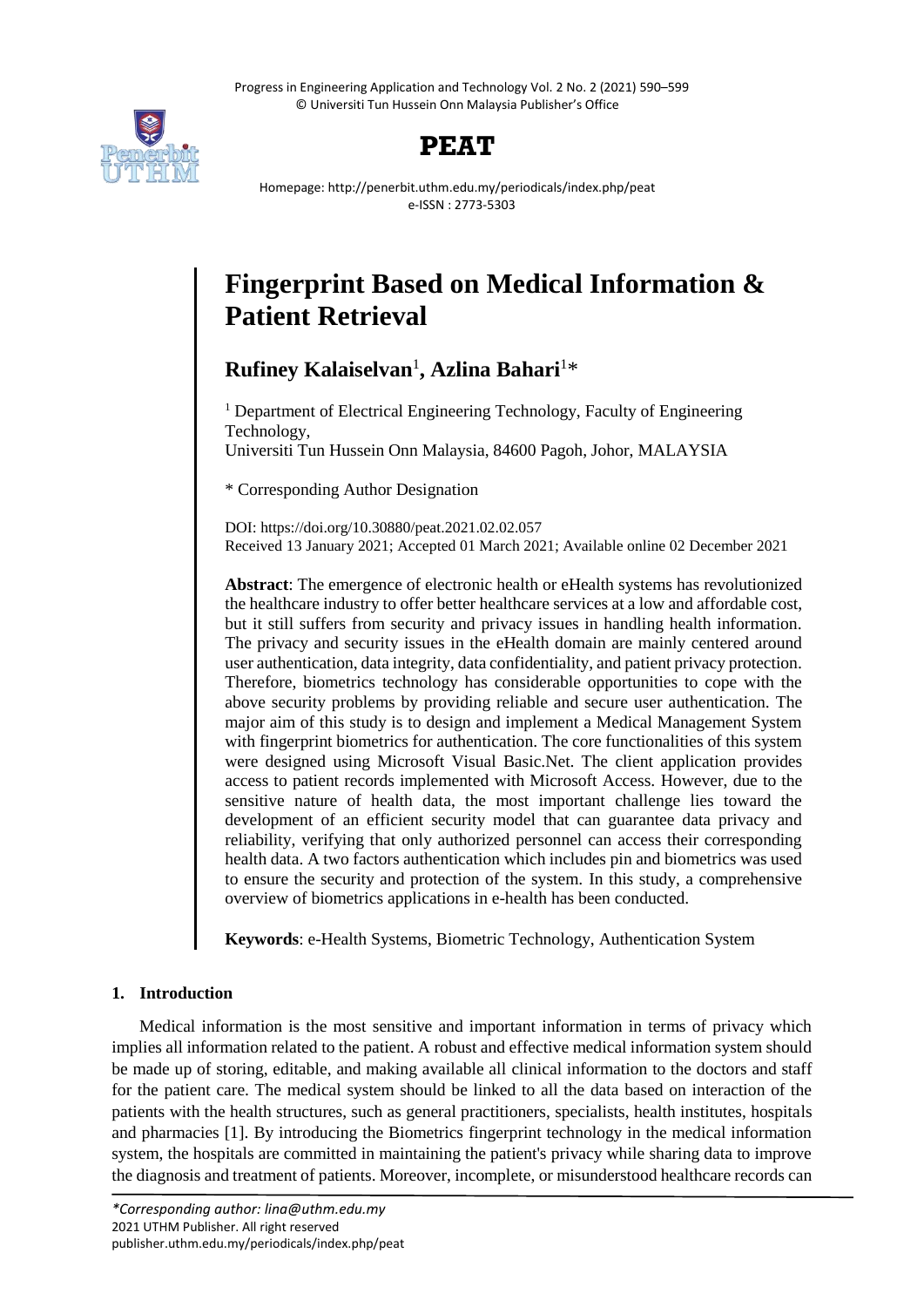lead to wrong medication that may eventually cause the death of a patient. Health Management Systems are built to eliminate the bulky paperwork in hospitals and to address the shortage of healthcare personnel [3]. Furthermore, Fingerprints have the potential to offer high security, friendly users, and more convenience for user authentication because fingerprints cannot be lost or forgotten like passwords and cards [4]. In addition, fingerprints are significantly more difficult to copy, share or even distribute than passwords. This is what makes fingerprint recognition the most convenient method while maintaining a sufficiently high security. The emergency data set of the patient such as blood type and contact person information can be accessed using the patient finger in the emergency medical situation [5].

The advantages of the fingerprint medical information system over other systems are:

- Consumptions of low power
- Increase security formats in the hospital
- Able to add and delete patient users
- Patient database maintained individually so that able to avoid the man-made error

The efficient use of the fingerprint based medical system is the easy, not complicated and fast data access facility which leads to implementation of particularly widespread security systems. Moreover, this system uses a secure and authenticated data communication between clients and database servers over distributed object protocol [6]. This system is developed on Microsoft Visual Basic 2010 platform by using an Object-oriented architecture and design patterns which allows physicians to make better and safer medical decisions for their patients. This may result in a higher quality of care and the avoidance of unnecessary invasive testing. Our long-term goal is to create a sustainable, secure solution and a user friendly system which allows doctors and staff to more efficiently utilise patient data to improve the overall quality and efficiency of health care [7]. Every day, millions of patients in Nigeria visit doctors in clinics and other health care providers however, these visits mostly introduce new medical records or builds on existing one, and therefore entails the retrieval of a particular patient record. The approach for storing and retrieving records requires the deployment of dependable technology with efficient users' authentication. Patients want to have assurance that the privacy of their records are well kept [8]. Consequently, a health management system with integrated fingerprint biometrics could provide some level of security for patients and healthcare professionals.

The specific aim of this study is to develop an e-health system with fingerprint biometrics and password or pin for authentication. The system developed is named as the Medical Management System. The remaining part of the paper is described as follows: section 2 explains in detail the literature review while section 3 contains materials and methods, section 4 provides the system implementation, and section 5 highlights the discussions and recommendations.

#### **2. Literature Review**

There are several Medical Management Systems that make use of passwords as authentication for patient records. Meanwhile, a lot more research on techniques for fingerprint biometrics are desirable in literature, particularly those that integrate more than one factor authentication scheme. Some of the biometrics-based Medical Management Systems are discussed in this section.

Lamport developed an authentication scheme using password for authenticating user access remotely [9]. Darrell explained in [10] how the implementation of biometrics is used in identifying security issues and increasing information security for doctors, nurses, and patients in healthcare industries. It also explores the contribution of biometrics in improving security measures within the healthcare industry for protection of all the entities which involved doctors, nurses and patients. [11] developed a smart-card system with password authentication scheme using biometrics technique and hash function. This system gave a secured and efficient Tele-care system.sector. The study showed a great opportunity for applying biometrics technology in e-Health for reliable security solutions.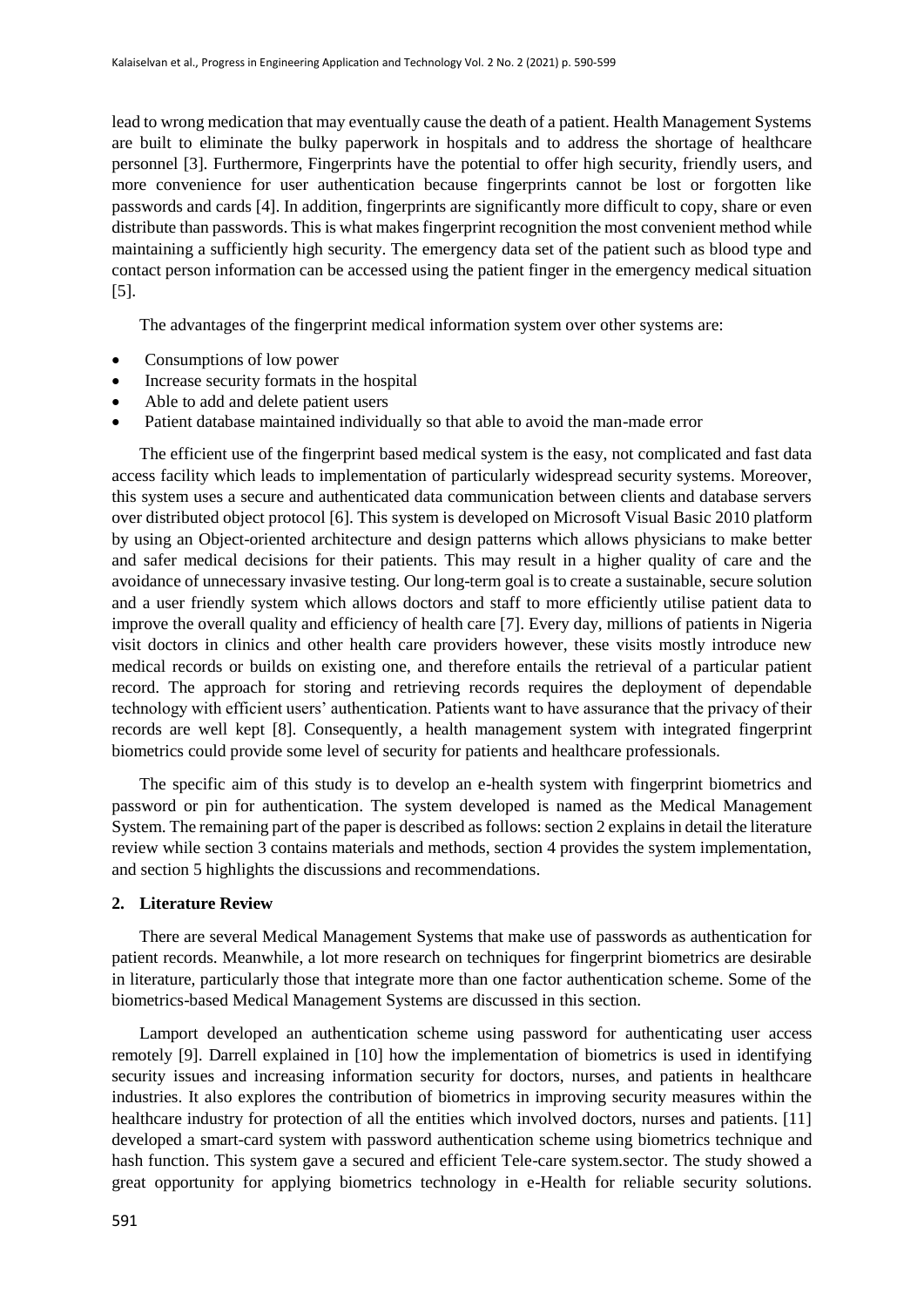Manimekalai [12] carried out a review on the different biometric techniques used in health care systems and proposed a new method for biometric health care systems for the unconscious state of humans. The authors noted that the health care system has entered the cloud and particularly took the problem of heart attack patients as a case study. [13] featured privacy policies to access a central health record database using biometric identification. The study was implemented real time and the results demonstrated an improved response time of 19.8 seconds with above 200,000 patients recorded in the system. [14] investigated and analyzed several Telemedicine, e-Health and Wellness (TEW) systems. The study concluded that most of the wireless sensor based TEW development systems focus on engineering issues. [15] applied bimodal (face and fingerprint) authentication measures to secure patient medical information within a system. [16] proposed a novel approach using mutual access and tri-factor authentication protocol for body sensor networks (BSN) in healthcare application. The paper concluded that the proposed protocol is better than existing bi-factor user authentication schemes. [17] proposed security solutions to secure communication between the patient, its device, and the network channel. Biometric technology using heart sounds is applied in the technology of authentication in Body Area Network Technology [18].

## **3. Materials and Methods**

This section demonstrates the proposed user authentication scheme using fingerprint biometric to control access to an electronic healthcare system.

## 3.1 Materials



**Figure 1: Block Diagram**

Microsoft Visual Basic

- **The Administrator**: This module handles all the changes that are made in the database and the enrollment of users. Each user enrolled in this module is given privileges by selecting their status.
- **Registration:** This module handles the registration of patients in the reception or allocated office and, assignment of patients to available doctors.
- **The Doctor:** This module allows the doctor to give medications to patients, view the bill and history of the patient.
- The Nurse: This module allows the nurse to view and give medications given to patients and then give patients invoice.

## Arduino Uno

The Arduino Integrated Development Environment or known as Arduino Software (IDE) contains a text editor for writing code, a message area, a text console, a toolbar with buttons for common functions and a series of menus [19]. It connects to the Arduino and Genuino hardware to upload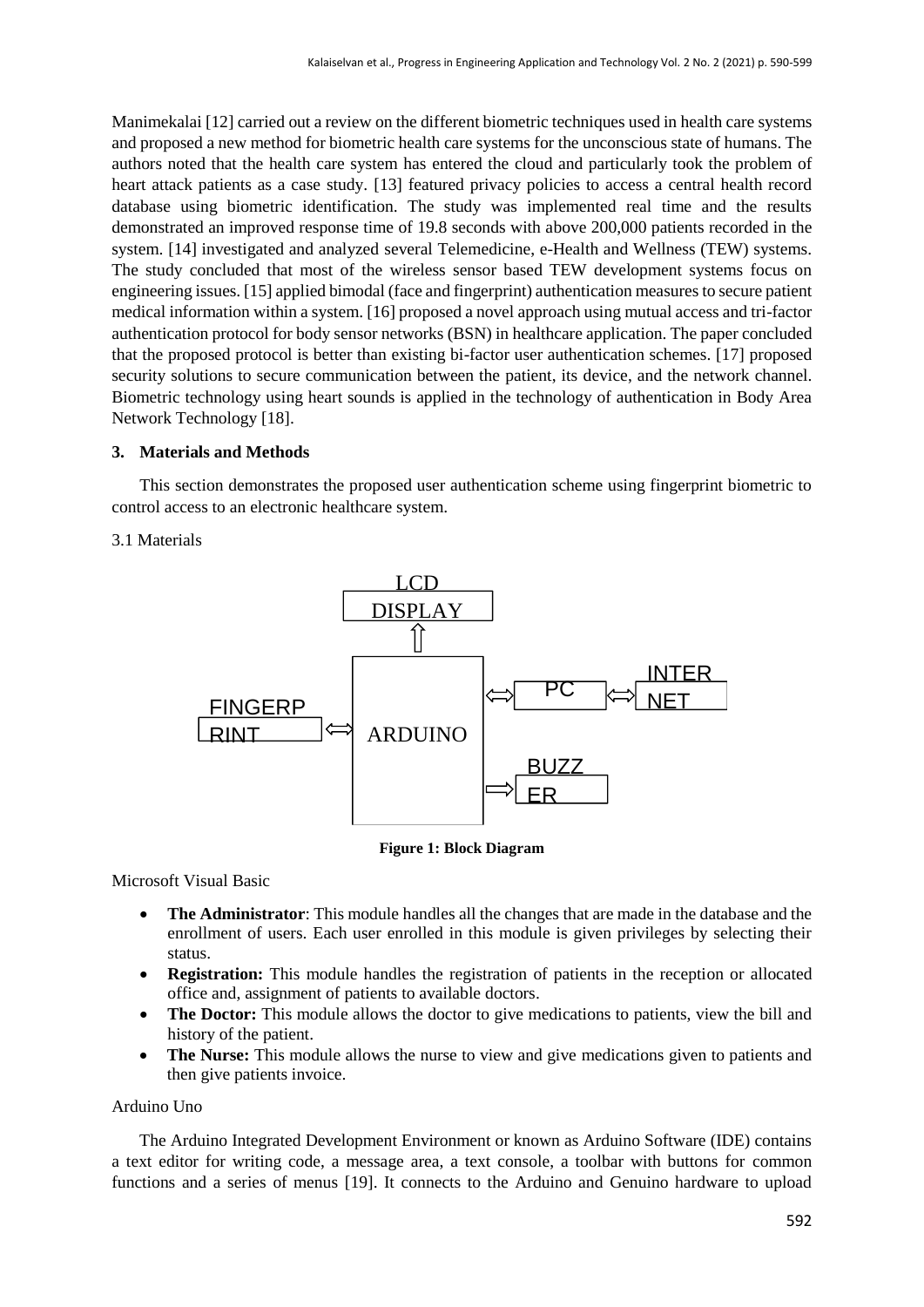programs and communicate with an integrated development environment (IDE) which is also known as integrated design environment or integrated debugging environment. This software is an application that provides comprehensive facilities to computer programmers for software development. An IDE normally consists of:

- A source code editor
- A compiler/or an interpreter
- Build automation tools
- A debugger

IDEs is a single program in which all development is done. This program provides many features for authoring, modifying, compiling, deploying and debugging software. The main aim is to abstract the configuration together with the command line which utilities in a cohesive unit. This reduces the time to learn a language and increases the developer productivity. It is also thought that the tight integration of development tasks can further increase productivity. For example, code can be compiled while being written, providing instant feedback on syntax errors [20].

● Fingerprint Sensor

A biometric fingerprint sensor is an electronic device used to capture a digital image of the fingerprint pattern. The captured image was called a live scan. This live scan was digitally processed to create a biometric template, collection of extracted features which was stored and used for matching of fingerprint. A fingerprint scanner system has two basic jobs which mainly it needs to get an image of the finger and secondly it needs to determine whether the pattern of ridges and valleys in this image matches the pattern of ridges and valleys in pre-scanned images [21].

- Electric Component
	- LCD Display
	- Led
	- Buzzer
	- Resistor

## 3.2 Methods

The flowchart in Figure 2 shows the process flow of user's registration, system access through consultation, drug administration and patient treatment. First, the patient has to register, and receptionist checks for the doctor's availability. Thereafter, patients consult the available doctor and room is allocated to the patient if recommended for admission. Continuous medication is given to patients and is discharged if certified healthy by a doctor.

A deployment diagram was also created with four objects namely Desktop client, Hospital Local Server, Printer and Database Server. The Desktop client serves as the user interface through which patients, doctors and administrators interacts with the system. The Hospital local server provides application services, the different modules that make up the software and also storage of medical data. The form in Figure 3 is used to authenticate administrators for access to enroll users into the system. The users are expected to place their right thumb finger on the fingerprint scanning machine. Improper placement of finger on the machine will report, please place the enrollment finger on the fingerprint scanner. The Class diagram comprises five objects which are Enroll, Patientinfo, Assigned, Inpatient and Treatment. A non-medical staff can register the patient. A non-medical staff and nurse go through the process of enrolment with the system. Each doctor also gets enrolled with the system. The nurse can give medication to the patient according to the system.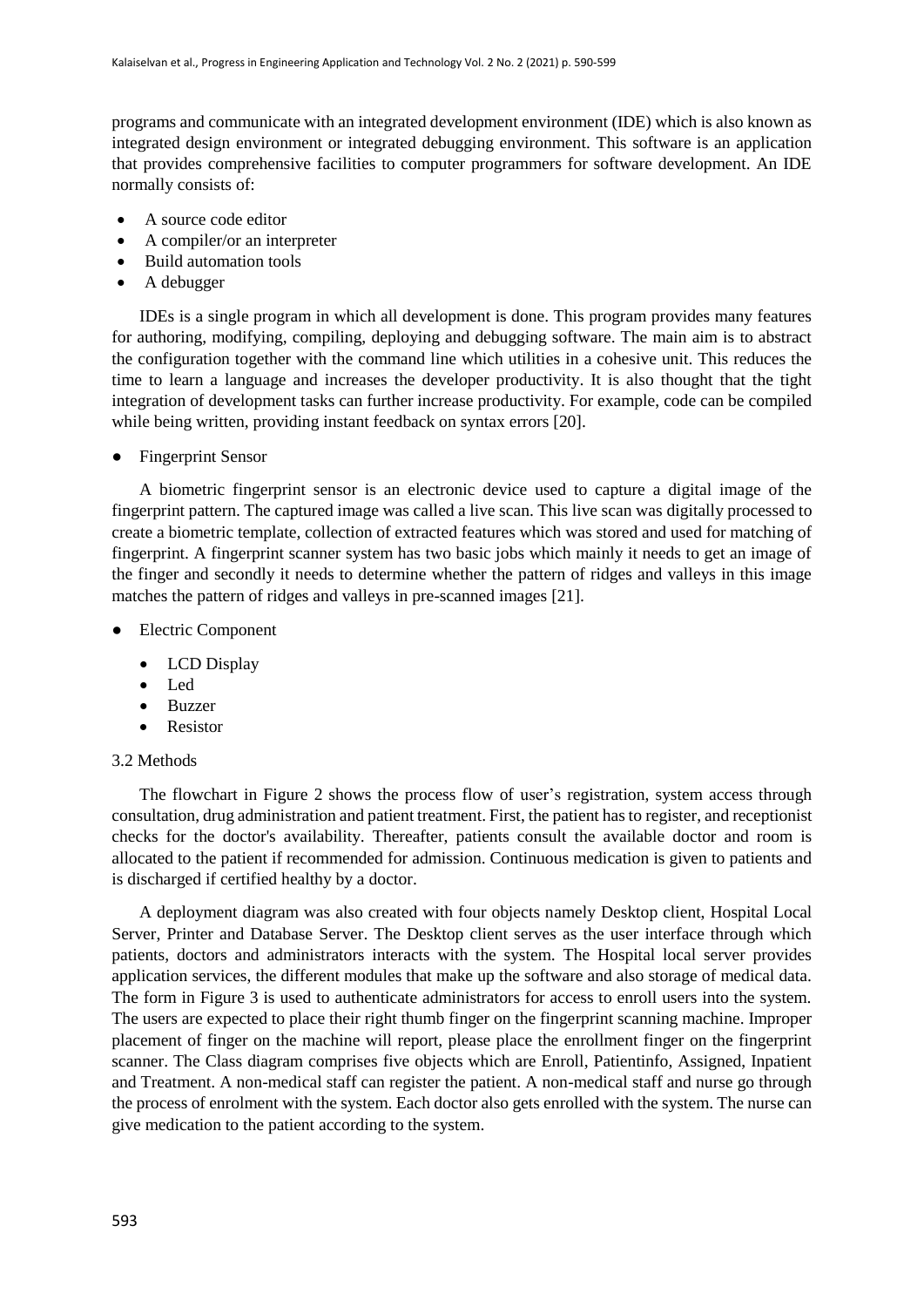

**Figure 2: Flowchart of Medical Management System**

## **4. Results and Discussion**

This part will discuss the result of the project that has been tested to obtain the data of the Fingerprint scanner which includes enrollment. login page The developed prototype has been completed and its functionality has been fully tested which strives to achieve the objectives of this project. All the data obtained from the database has been presented in a table form.

4.1 Results



**Figure 3: The connection of fingerprint scanner and arduino**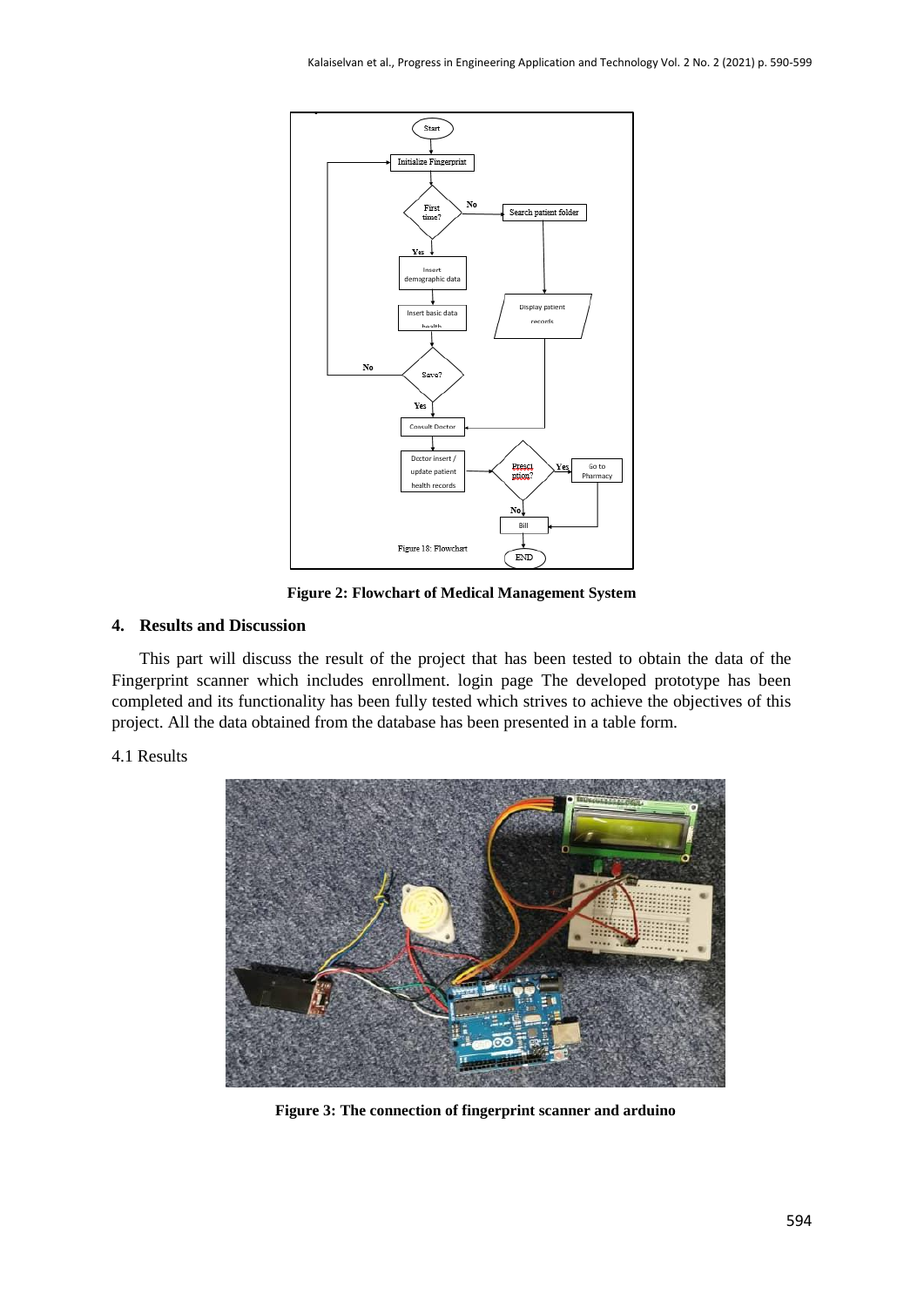

**Figure 4: the schematic drawing of the Arduino system**



**Figure 5: home page of the Medical Management System**



**Figure 6: login page of the Medical Management System. The page contains username and password**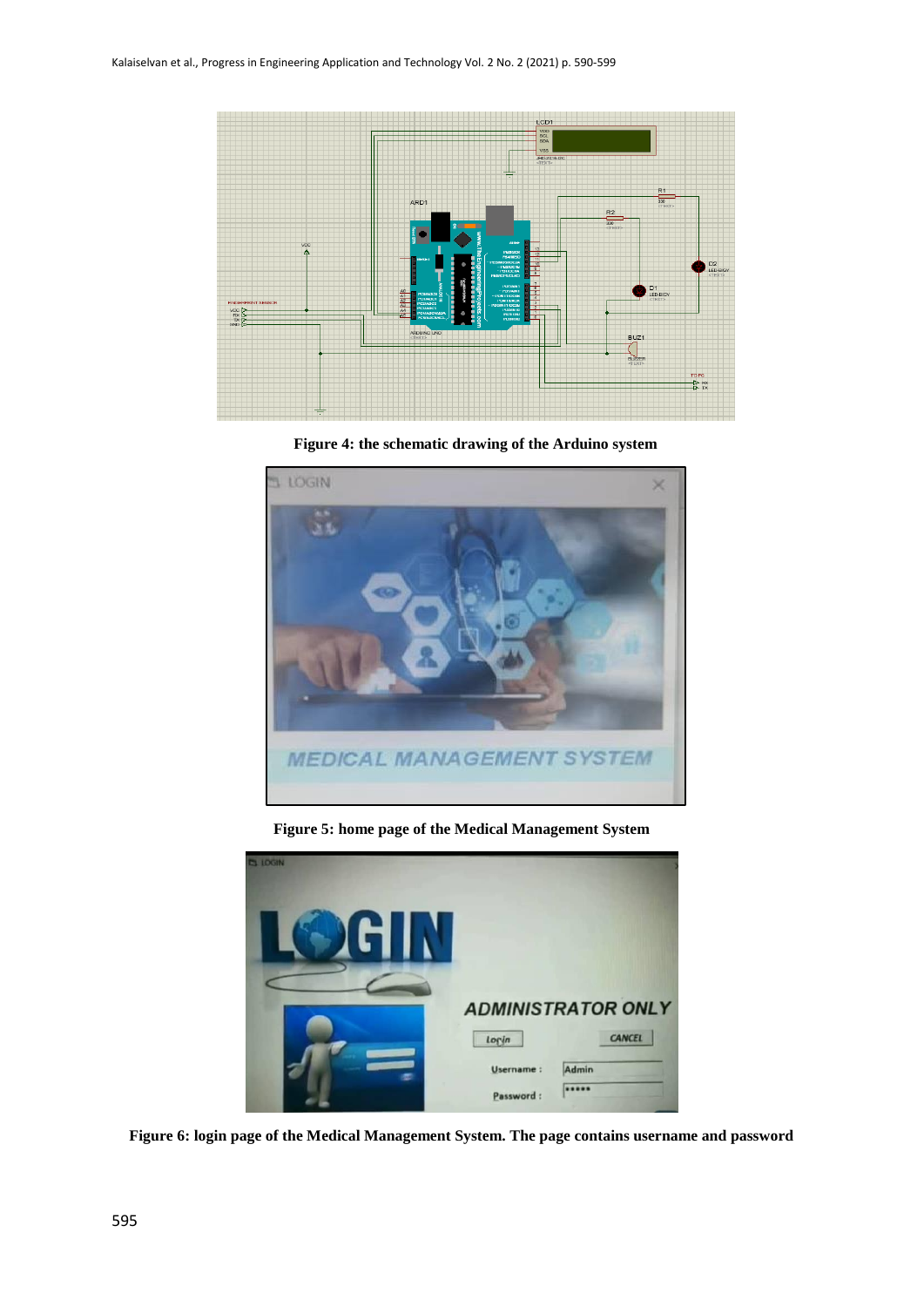

**Figure 7: the database information which contains the patient id, Full name, address, phone number, date of birth, gender, marital status, occupation and blood group. The other data requested for patient registration includes surgical history details and allergies**



**Figure 8: shows the LCD display of the Medical Management System**



**Figure 9: process of the verification and storing of the patient fingerprint once the patient registered in the system**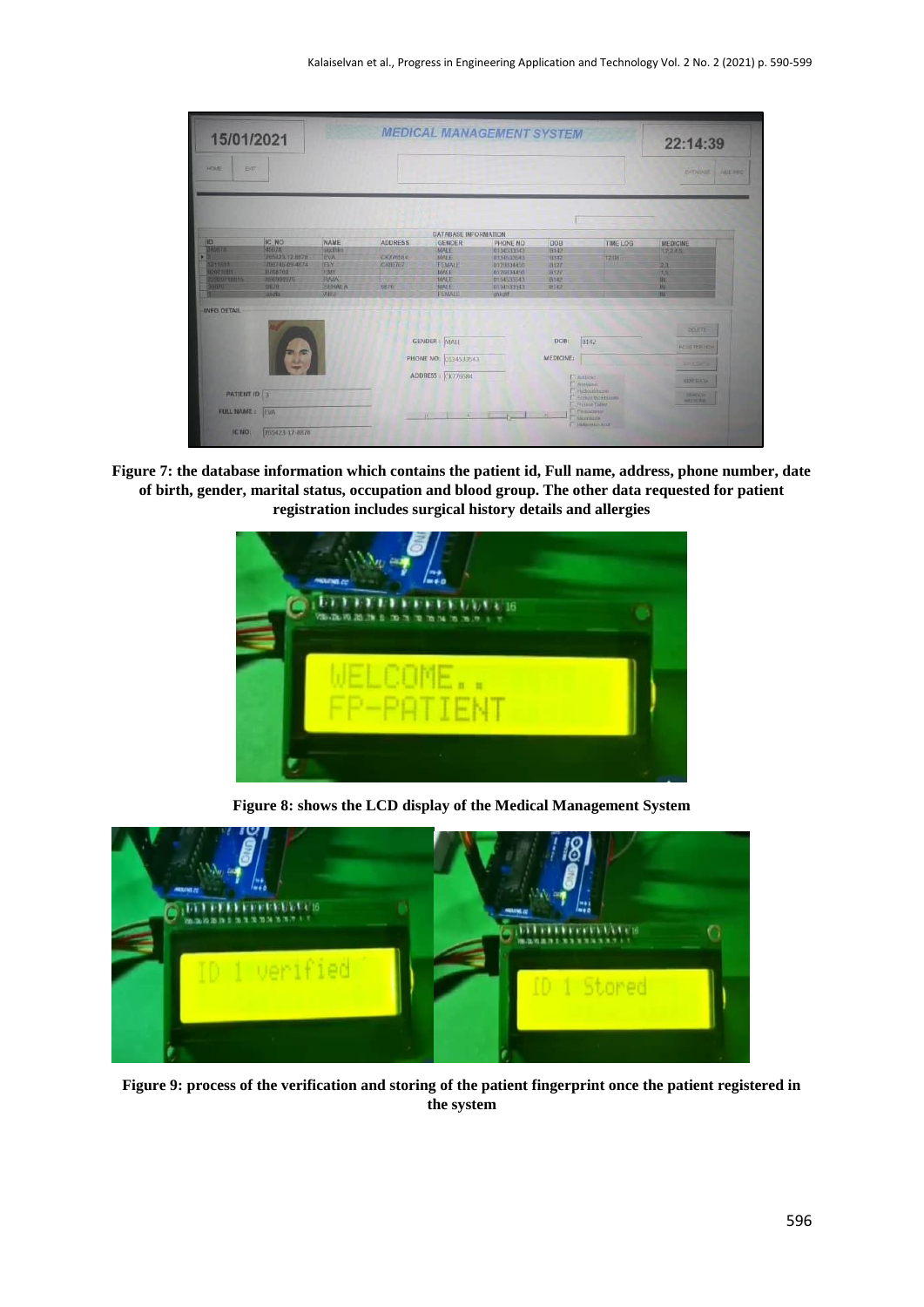

**Figure 10: the results after verifying the patient's fingerprint to ensure that the patient is who he/she claims to be**

#### 4.2 Discussions

Biometrics is making it possible for patients and healthcare professionals to feel secure that their information is being kept confidential and is only being released to those who have the right to see it. Advances in Biometrics technologies have formed an extensive array of secured authentication, verification and identification solutions. Fingerprint technology is one of the most popular biometrics technology used for authentication by several people globally because of its low cost and power consumption. The efficient use of the fingerprint-based e- medical system is the easy and fast data access facility leads to implementation particularly widespread in security systems. Moreover, the emergency data set such as his/her blood type and contact person information can be accessed using the patient's finger in the emergency medical situation when the patient is unconscious. Thus, the patient database is maintained individually so that we can avoid the man-made error. Furthermore, the fingerprints are significantly more difficult to copy, share, distribute than passwords which makes fingerprint recognition the most convenient method while maintaining sufficiently high security. Other than that, fingerprint-based e-medical system is the use of electronic methods for collecting, storing, processing, and accessing patient medical records that have been stored in a multimedia database management that records all data that is very personal and contains information about identity, examination, treatment, actions, data medical, demographic and every service in the management of patients in hospitals and clinics.

## **5. Conclusion**

In my project, fingerprint verification is considered to protect the medical information transmitted and to guarantee both the integrity and the confidentiality of the data. Patient data can be stored and retrieved by connecting to the hospital database, and thus it can be accessed globally. The main advantage of this project is the online accessibility of the patient database. Another crucial advantage is that it is applicable during emergency conditions. The patient need not carry the ID card with them as such there is no possibility of losing them. Medical record errors can be reduced using the fingerprint technique. Since fingerprints cannot be lost or forgotten like passwords, fingerprints have the potential to offer high security and more convenience for user authentication. The fingerprints are significantly more difficult to copy, share, distribute than passwords which make fingerprint recognition the most convenient method while maintaining sufficiently high security. Furthermore, large fingerprint data need not be memorized. The emergency data such as his/her blood group and type and contact person information can be accessed during his/her finger in the emergency. Our long term goal is to create a sustainable, secure solution that allows doctors to more efficiently utilize patient data to improve the overall quality and efficiency of care.In future, the Patient database can be modified with images like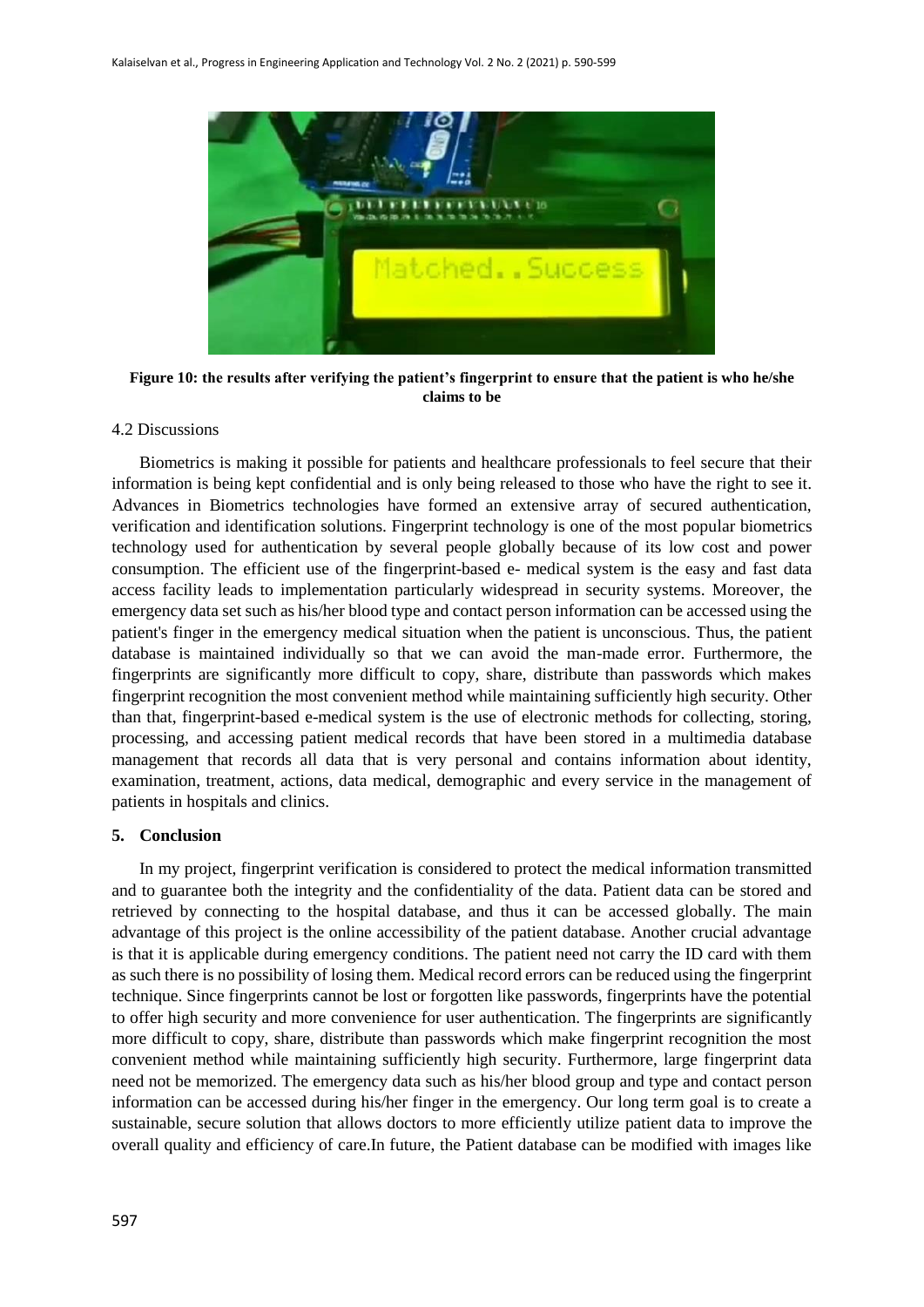X-ray, CT, MRI and graphs such as ECG,EEG and EMG. In addition, we can upgrade the system by the patient gets a message upon their appointment date with the doctor.

## **Acknowledgement**

The authors would like to thank the Faculty of Engineering Technology, Universiti Tun Hussein Onn Malaysia for its support.

## **References**

- [1] Zuowen T. "An efficient biometrics-based authentication scheme for telecare medicine information systems." *Przegląd Elektrotechniczny*, 2013, pp. 200-204.
- [2] Andreeva, E. "Alternative biometric as method of information security of healthcare systems." *Proceeding of the 12th Conference of FRUCT Association Department of Information Security Technologies*, 2012, pp. 210-214.
- [3] Azeta, A. A., et al. "Preserving patient records with biometrics identification in e-Health systems Data." *Engineering and Applications*, 2019, pp. 181-191. *[https://link.springer.com/chapter/10.1007/978-981-13-6347-4\\_17](https://link.springer.com/chapter/10.1007/978-981-13-6347-4_17,)*[,](https://link.springer.com/chapter/10.1007/978-981-13-6347-4_17,)  [doi.org/10.1007/978-981-13-6347-4\\_17.](https://link.springer.com/chapter/10.1007/978-981-13-6347-4_17,)
- [4] Bazin, A. "Biometrics for patient identification." *A US case study.*, 2012. "Biometric Identity in Healthcare: Reduces Health Care Fraud, Improves Patient Care and Protects Patient Privacy." *[http://www.ibia.org/download/datasets/727/](http://www.ibia.org/download/datasets/727/,)*[,](http://www.ibia.org/download/datasets/727/,) July 2011.
- [5] B. Spence. "Hospitals can finally put a finger on biometrics. ["](http://www.securityinfowatch.com/article/10473265/hospitals-can-finally-put-a-fingeron-biometrics,)*[http://www.securityinfowatch.com/article/10473265/hospitals-can-finally-put-a](http://www.securityinfowatch.com/article/10473265/hospitals-can-finally-put-a-fingeron-biometrics,)[fingeron-biometrics](http://www.securityinfowatch.com/article/10473265/hospitals-can-finally-put-a-fingeron-biometrics,)*[,](http://www.securityinfowatch.com/article/10473265/hospitals-can-finally-put-a-fingeron-biometrics,) 4 November 2011.
- [6] G. D. Mogli / Sri Lanka Journal of Bio-Medical Informatics 2011;2(4): 156- 165Atlas,Preserving Patient Records with Biometrics Identification in E-Health Systems
- [7] Diaz-palacios,, et al. "Biometric Access Control for e-Health Records in Pre-hospital Care." *EDBT/ICDT*, March 2013.
- [8] D.P. Mirembe. "Design of a secure framework for the implementation of telemedicine, eHealth, and wellness services." *Google Scholar*.
- [9] Esam, O. A, et al. "Biometric authentication system to protect sensitive medical data.Bimodal Biometrics for Health Care Infrastructure Security." *Proceedings of the International Multi Conference of Engineers and Computer Scientists*, vol. Volume 1, March 2014.
- [10] Darrell S. "Implementing into the healthcare industry increases the security for the doctors, nurses, and patients." *Biometrics*, 2013.
- [11] Jhaveri H., and D. Sanghavi. "Biometric security system and its applications in healthcare." *International Journal of Technical Research and Applications*, 2014.